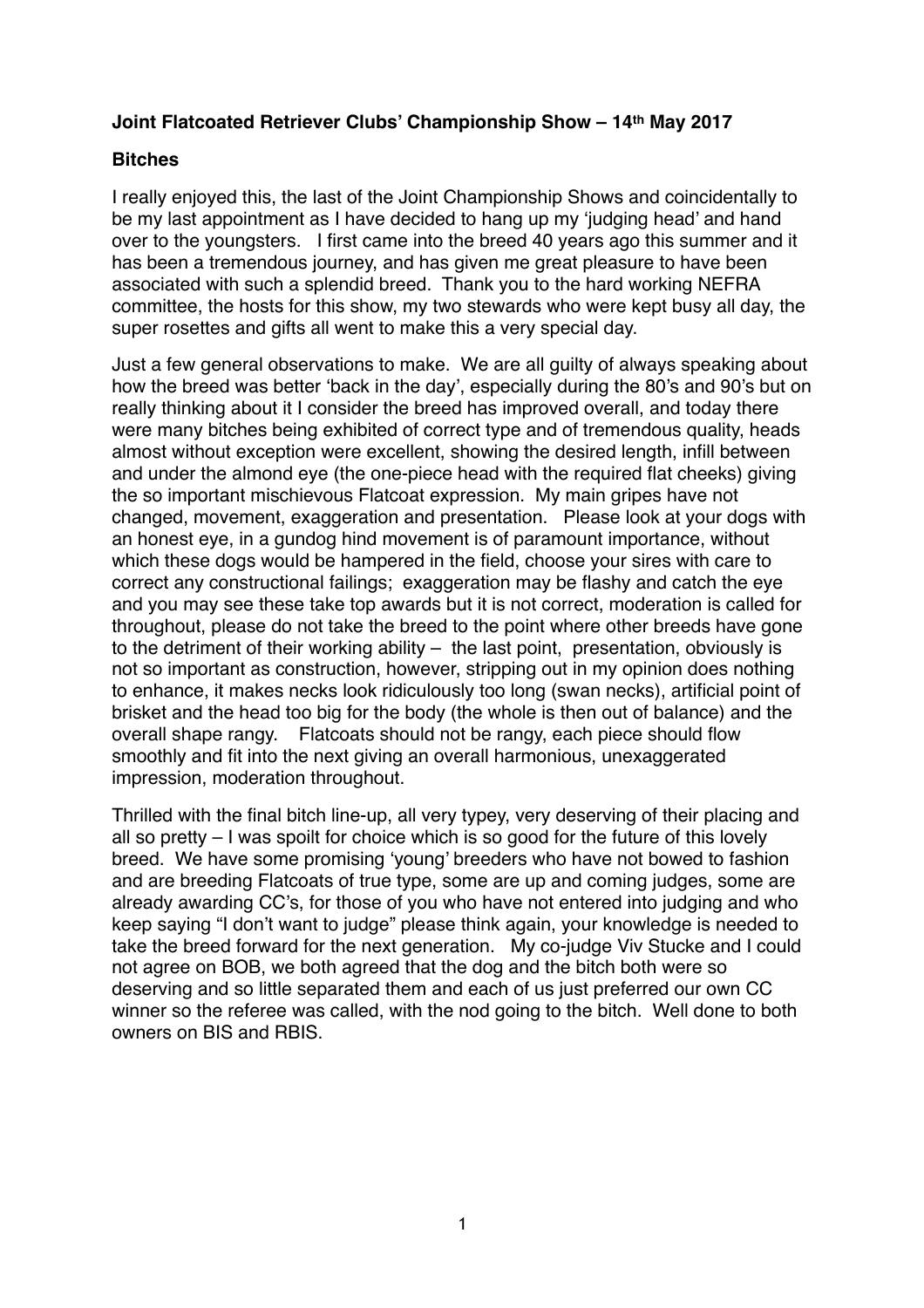**Veteran** (17,5abs) Great class with many so worthy going unplaced.

1& BVB. JOYCE'S STRANFAER LUCY LOCKET JW – 8 years young, super size, correct head with hazel almond eye, excellent feet and bone, correctly turned hindquarters with an ever wagging tail. She looked really good on the move and standing and in the challenge close up – lovely type just pipped

2 SMITHERMAN'S SH CH SEAHEART ISABELLA JW Only just in veteran at 7 plus years of age, but have always admired, very attractive on the move with her enthusiasm and gleaming coat, again excellent bone, lovely head and eye, ever wagging.

3 COLSON'S ESKWINDS DRIVING MISS DAISY TO WINDYHOLLOWS – another young veteran at 7 years of age and has always been a great favourite of mine for her true type, size and movement. These presented a trio of great bitches.

## **Minor Puppy** (3)

1& BPIS WALKER & ROBERTS' JADE VOM WILDFORSTERSEE AT GLOI (IMP) Well balanced for her age of 8 months on the day, great flowing outline, excellent line through her neck and shoulders, well developed brisket, standing on good legs and feet, tail set and carriage both good, needs to steady her hind movement but she is only a baby, shows plenty of promise for the future.

2. BISHOPS'S LYNEHOLME PAINTED LADY 8.5 month liver, slightly larger all through than 1, excellent head with a good eye colour matching her coat. Just needing to settle on the move and more ringcraft training would perhaps help her owner to get the best out of her.

3. THOMAS'S TYGWYN RHIWBINA 7.5 months, smaller type all through, pretty feminine head, well coated for her age.

## **Puppy** (15,1)

1 Repeat of Minor Puppy

2 WARRINGTON'S WOODAVENS WATERCOLOUR WIND - Lovely outline on this 11 month old, typical head and dark expressive eyes, has the desired substance without being coarse, well developed deep brisket, short loin, good bone, just needs a little more confidence in the ring but this will come as she continues to mature.

3 MAY'S LUSSAC VINTAGE LACE – 9 months plus, smaller than 1 & 2, correct head with dark almond eye, well coated, moving well for her age being accurate and true coming and going.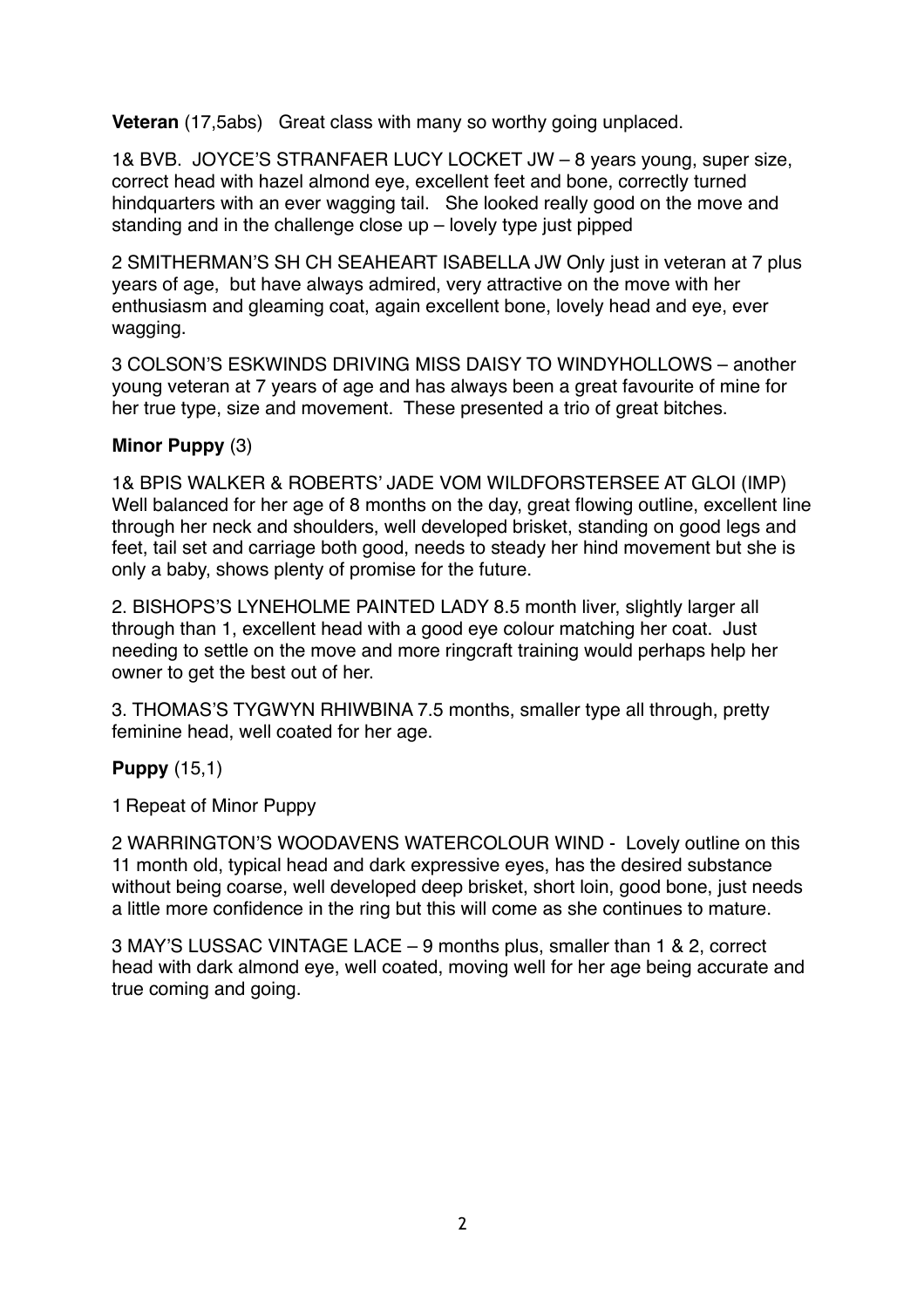**Junior** (13,1)

1 WELCH & DEVERALL'S STRANFAER LYIN' EYES – 13 months old. Very pretty with correct head and eye, super type, liked her line through her neck and shoulders, excellent well turned hindquarters, moving smart and true

2 ASHCROFT'S GUNOAK SOLAR WIND JW – typical for her age with an excellent profile stood and on the move, super head and eye, quality bone down to good feet, shade bigger than 1 , very well handled to take this spot in this class.

3 HUTCHINSON'S QUILLS MINT JULEP WITH WAVERTON (AI) IMP SWE) – completed a trio of quality bitches. Long head, excellent bone and feet, moved out well must surely have a good future.

**Yearling** (17,1)

- 1. MCDONALD'S STEELRIVER DANCE IN THE SUN AT SKYLOCH. Elegant, correct size and being moderate all through, long head, almond eye, quality bone and neat feet, moving well on an even stride, ever wagging.
- 2.STRANFAER LYIN' EYES.
- 3. FINLAY'S ANNBECKS AILIS AT AUGHNALLECK An active workmanlike bitch, fit and sound, pretty in head and a good eye, very strong mover.

#### **Maiden** (6,3

- 1.S. LYIN' EYES.
- 2. JADE VON W AT GLOI.
- 3. L. VINTAGE LACE.

#### **Novice** (10. 1)

1 & 2. As Maiden

3. JACOBS & HOLMES WICCANSSAGE VIRTUE AT RYDANAH – very smart, good head, dark eye, bone good, excellent coat and condition, not quite as good as 1 & 2 coming toward.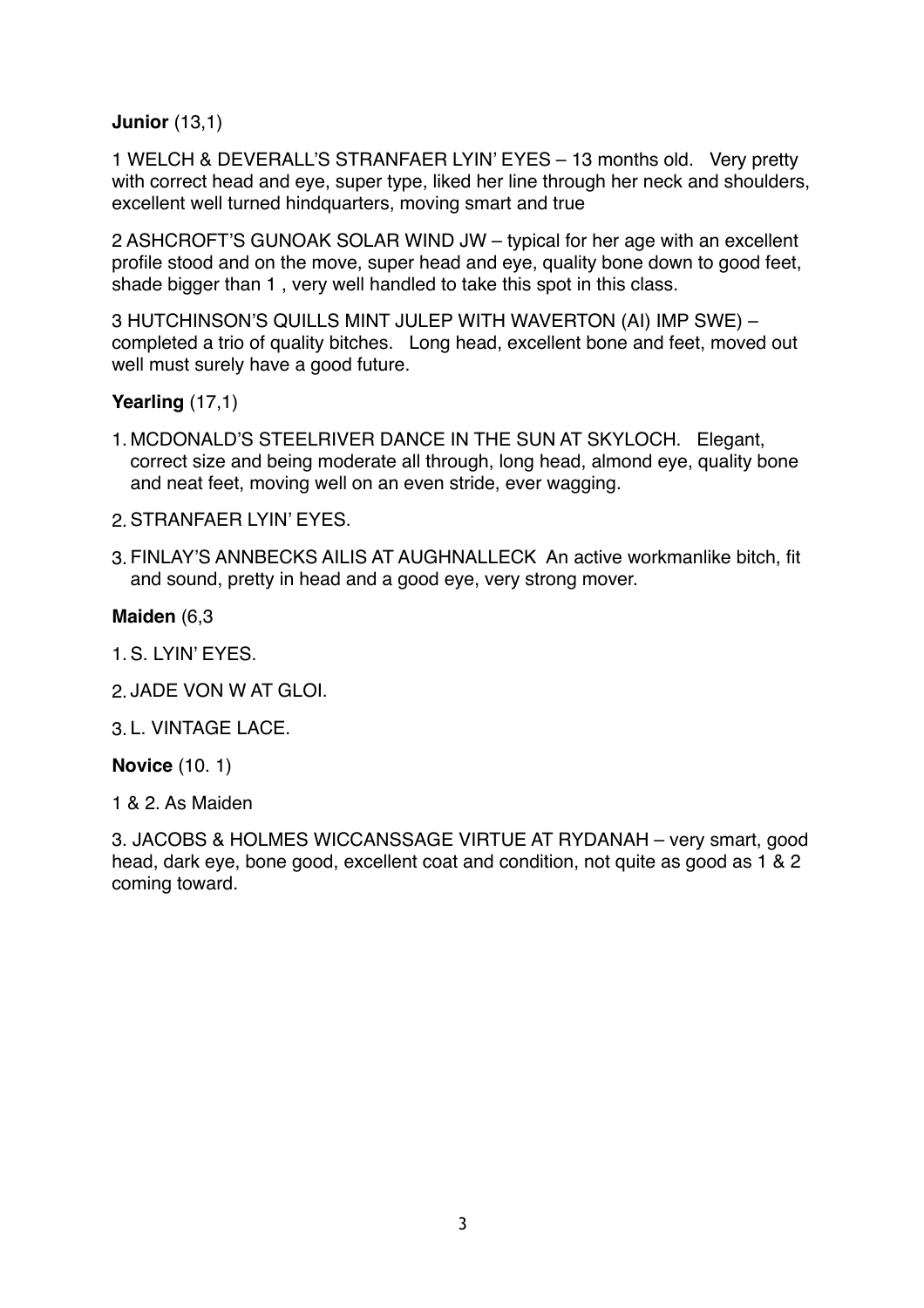**Graduate** (16, 1) Without doubt this was the strongest class of the day, I shortlisted many as I seriously considered them to be worthy of a place, very disappointed to not have nearly enough cards, but hope the shortlisting encourages you all as I did not wish you to go home feeling disillusioned.

- 1. JOYCE'S STRANFAER SOLITAIRE JW. Correct height to length, darkest of eyes set in a feminine head, quality bone down to good feet, very good hindquarters showing true drive, standing well with a level topline.
- 2. ROMEO-DIESTE'S YONSAFF VIENNA BY HOPEVALLEY JW Another elegant, moderately sized quality bitch, super coat, very pretty feminine head and eye, head correctly filled, moved really well to gain this place.
- 3. LEACH'S KISSOCK LITTLE BLACK NUMBER Another quality bitch to complete this trio, excellent type, quality bone and good feet, very lovely all through, fit, active and of a moderate size.

### **Post Graduate** (17,1)

- 1. KULCZYCKA'S SEAHEART BRONTE OF EVERBLACK First of 3 which were all much of a type and very little separating them. Correctly sized, neat ears, typey head with dark eyes, clean neck, correctly sprung rib cage, quality bone, topline level, well coated, ever wagging.
- 2. CAMPBELL'S I BELIEVE IN ANGELS OASIS OF PEACE AT RONEVORG. She is extremely pretty with a super head and eye, well coated, short tail, and a good mover from her good hind quarters.
- 3.BIRD'S DRAKETOR SEA NYMPH TO SHIREDALE- and yet another beauty, super head and expressive eyes, quality bone, looked good when moving out from her very strong, sound hindquarters.

**Limit** (10,2) Well, from this class came the BIS winner and my RCC winner – congratulations ladies they were a joy to watch and judge. I have written in my notes " a lovely trio"

- 1. CC, BOB & BIS JONES' SEAHEART ANNELIESE BY BENVELLYN she stole my heart, beautifully balanced, moderate size, each part flowing into the next. Most lovely head and almond, hazel eye giving the true Flatcoat naughty expression, super front with defined brisket, quality bone down to good feet, level topline to strong, powerful hindquarters with well let down hocks. Her footfall is correct and all is set off by a short, correctly set and carried tail, ever wagging. Did her well 2 years ago and saw no reason to change my opinion.
- 2.& RCC GRIFFITHS' CASTLEROCK COSMIC HATTIE bitches like these make a judges day complete. So very pretty with her lovely head and eye, flowing outline, not too big just right all through, great Flatcoat attitude, she moves accurately and with drive with great enthusiasm, great coat and condition. All of which just put her above other lovely bitches.
- 3. HEDGES BLACKTOFT QUICKSTEP OF SATINBAZE what do I say, no disgrace to be third here, super type from her lovely head to her ever wagging tail, good bone, movement is accurate and strong.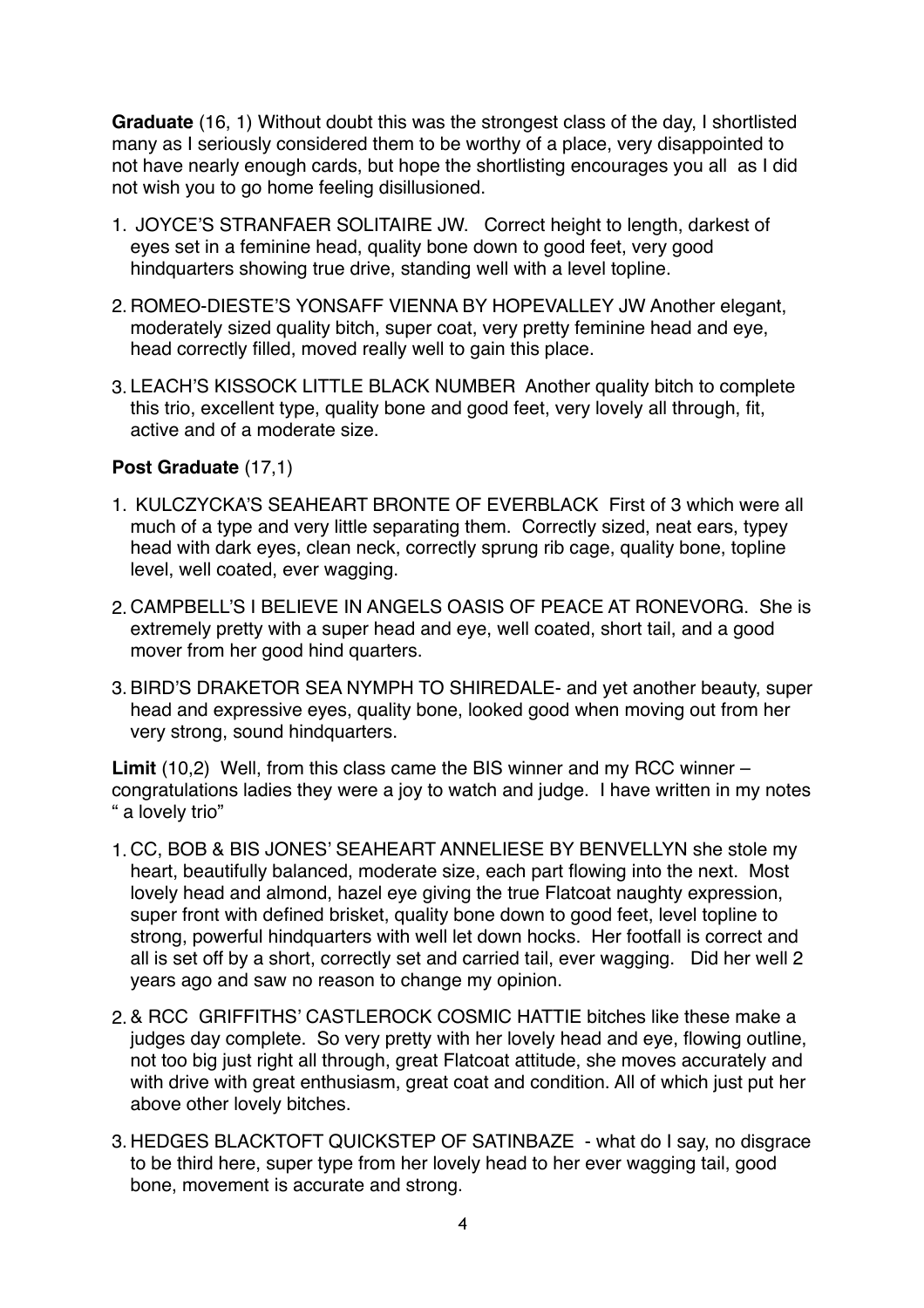## **Open** (9,3)

- 1. HENESY & OSTMAN'S IR SH CH CACI'S POSH AND SASSY AT WRENSMEAD (IMP SWE) And again another trio of beautiful bitches. Excellent type displaying quality all through, good in bone, strong well constructed hindquarters, goes well with drive, as I said before I was spoilt for choice close up to the top spots.
- 2. WILLIAMS & GOODWIN'S SH CH WISTASTON LOVEBIRD, slightly heavier all through than 1, plenty of substance, good bone down to excellent feet just preferred presentation of 1 on the day, but still moved with plenty of drive from good hind quarters.
- 3. WATSON'S RAINESGIFT FLEUR DE LUNA 9.5 years of age, and could she move, really powered round the ring, loved her type, attitude, super hindquarters, from a breeder who consistently turns out Flatcoats of correct type - which brings me to what I have written above.

## **Special Liver** (4)

- 1. COLSON'S WINDYHOLLOWS WINNIPEG Super type, with a most lovely well moulded head and good eye colour matching her coat perfectly. Well constructed, level topline and sound, powerful movement. I must say today I was pleased to see the dark livers being exhibited, none of the wishy washy colours, gingery coloured Flatcoats, or those with a metallic sheen.
- 2. Lutner & Lutner's Telurn Better Believe It. Excellent colour, well made but preferred the refinement in head of 1.
- 3. Reynold's Gemswin Let's Dance giving away a lot of age to those placed 1 & 2, super dark liver, lovely head but needs time to finish and mature.

## **Val Jones (Judge)**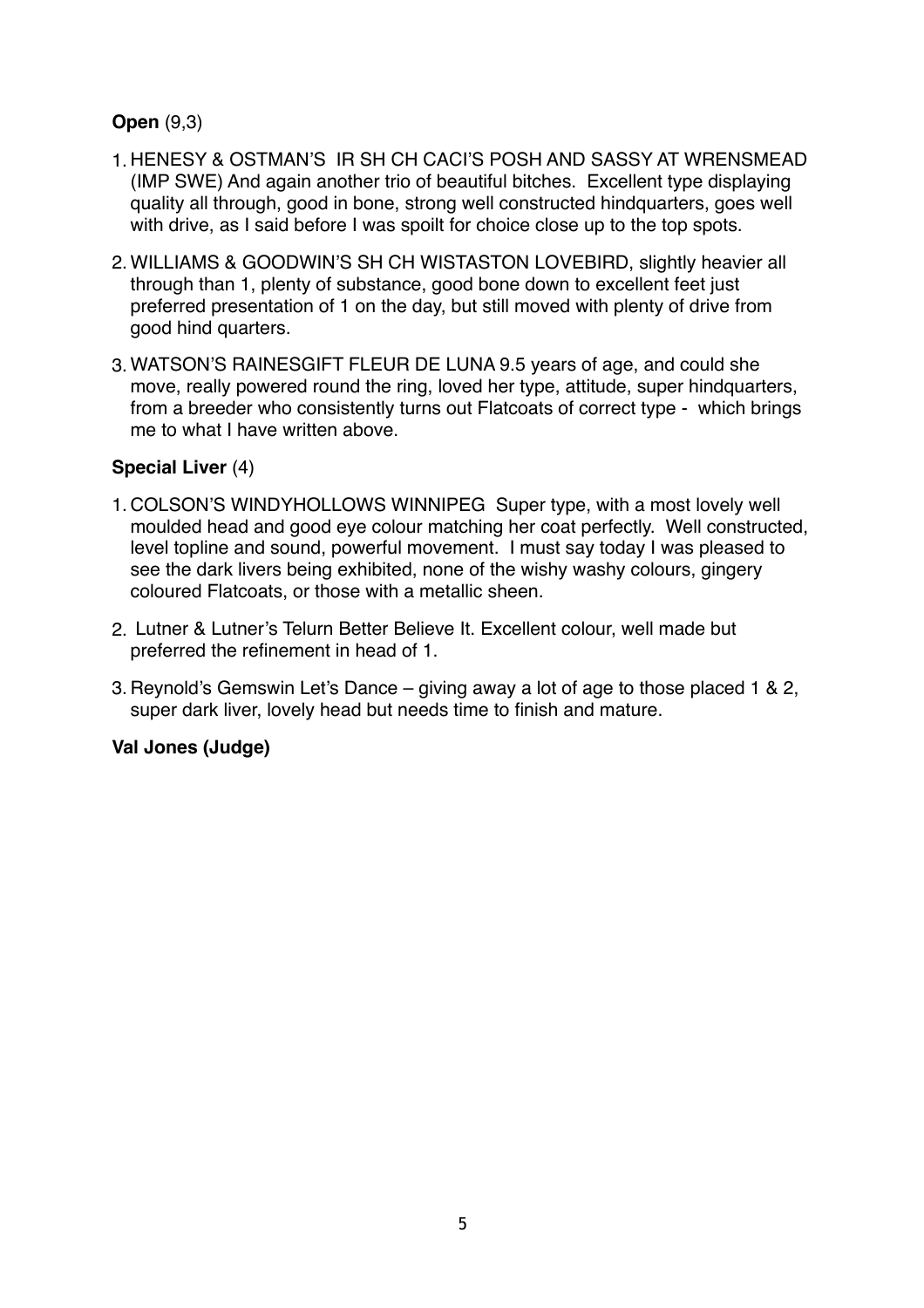## **Joint Flatcoated Retriever Clubs' Championship Show – 14th May 2017**

# **Dogs**

My thanks to the committee both for this appointment, and for the wonderful organisation which was evident behind the whole day. Also, of course, to all the exhibitors. My particular thanks to my two superb stewards, Bob Allen and Margaret Melrose for keeping proceedings going smoothly.

It was both a pleasure and a privilege to judge dogs at this, the last of the flatcoated retriever 'joint' clubs' championship shows, with Val Jones as co-judge and Anne Brook as referee. The standard of entry gave me plenty to enjoy, some very difficult decisions to make, and in a number of classes not enough cards for the dogs which deserved one. A number of dogs I have liked in the past were not at their best, others who have not done well before were on song today. Perhaps we all should remember that every day and every show is a new opportunity? Dogs continue to change and develop – never give up.

I found a number of dogs who really showed the desired characteristics, with racy outline, correct construction and the one-piece moulded head the breed is renowned for. No dog is perfect, but I felt pleased with the overall quality present. Movement was sometimes the deciding factor in close decisions and I would echo Val Jones' comments on this aspect of the breed. Temperaments were superb, enthusiasm was evident, and this really is a wonderful breed to judge. The decision for Best in Show was not easy because of the quality the two exhibited. I was more than happy to give the referee an opportunity to make that final decision and perfectly content with that decision – both dogs are a credit to the breed. We agreed on all other decisions.

**Veteran** 9 (2a) A cracking class with dogs I hated to see leave the ring emptyhanded.

1. Holland's Ch Calzeat Causa Commotion at Flatcharm (Imp). This dog could be an example of have patience and the day may come. Today he was in sparkling form, both of condition, personality and movement, belying his almost 10 years. Excellent gleaming coat with lovely feathering, elegant head and eye of good colour and shape. Moderate length of neck and correct construction, well developed ribcage and correct in coupling. Came into his own on the move, flowing round the ring with power and ease showing the proverbial clean pair of heels with some width between. Presented a typical, happy and racy Flatcoat outline and could not be denied a welldeserved CC, RBIS and Best Veteran.

2. Fox's Sh Ch Steelriver Blazing Hot at Blacktoft JW Lovely dog of real breed type. Slightly heavier built and his profuse shiny coat almost detracted from his outline. Loved his head and eye, kind expression, has matured to advantage since I judged him before. Firm in loin and hindquarters which he used to advantage on the move but not quite with the freedom of one. Really happy showman, excellent tailset. A dog to be proud of.

3. Knight and Jacobs' Broomsward Hugo Boss by Gemswin ShCM Delightful sound and typical boy, gentle expression, typical male head. Great depth of chest, correct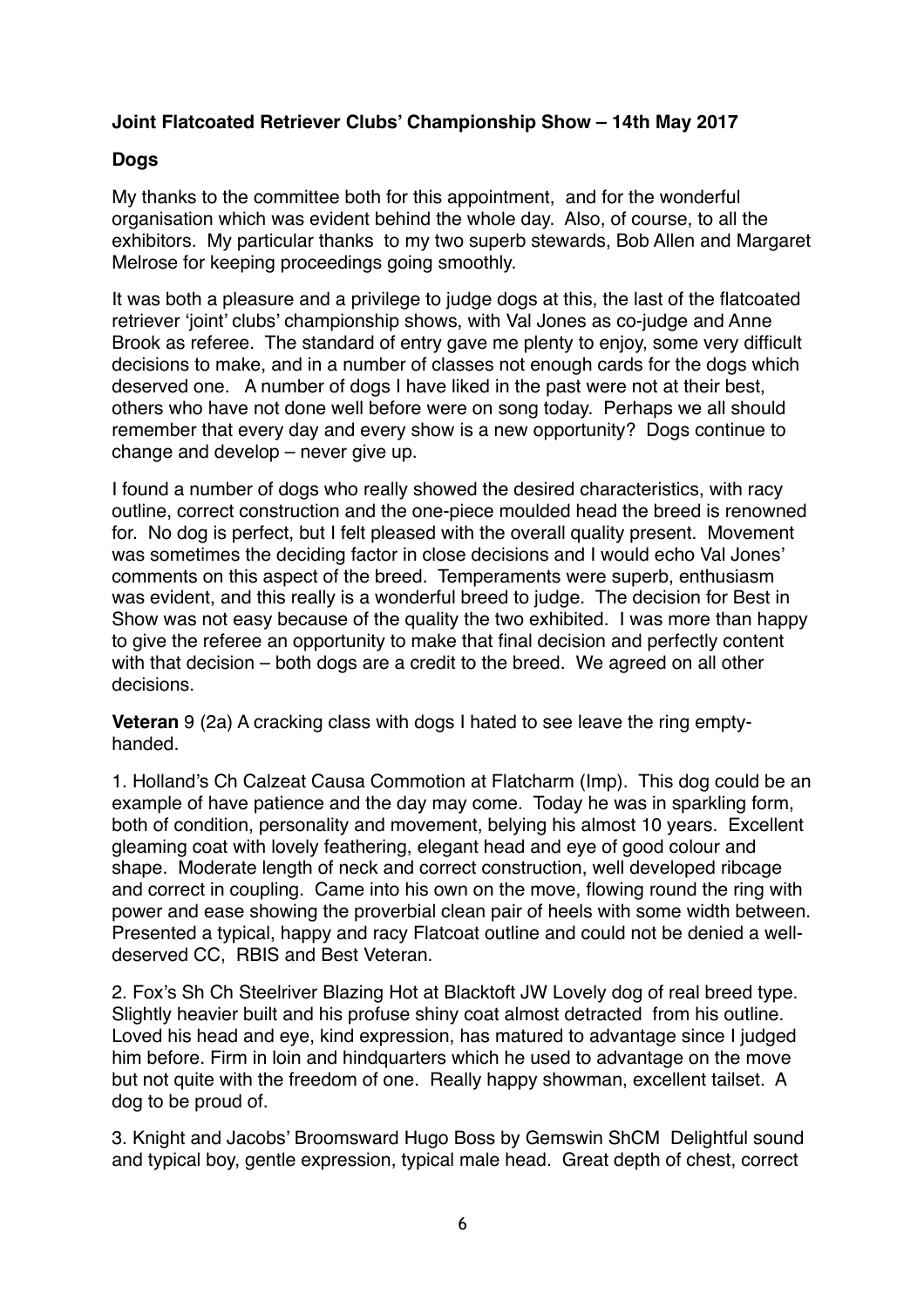moderate bend of stifle and tight feet. Very sound on the move to take third place in this lovely class.

# **Minor Puppy** (2)

1. Malone's Kirkbeck The Man in Black. This puppy won this class and the next on his good construction, strong bone and the overall picture he presented. He has a super head and eye of lovely shape and colour, correct angulation and tight feet. Quite mature in coat already. Needs time to come together on the move but a well deserved win. Happy exuberant showman.

2. Newton's Tygwyn Radyr A month younger and needs time to develop confidence but is well constructed, has an elegant head and good length of neck. Finer built than 1. Moved soundly .

# **Puppy** (8, 2a)

- 1.K The Man in Black.
- 2. Plumtree's Cellaigh Capricornio Close decision 2 and 3. 2 won place on overall type, development, and movement on the day. Good head, expression and ear size and placement. Pleasing front construction particularly appealed and coat coming nicely. Sound on the move.

3. King's Kingsisla Glen Sligachan Lovely boy. Similar remarks to 2 apply, and more mature at this stage with everything developing well. Good length of neck, firm hindquarters but just not so organised on the move today.

**Junior** (12, 2a) Some very promising dogs had to go unplaced on the day.

1. Stephenson's Llantrussa Oliver at Falahall This young man presented a typical Flatcoat outline and pleased on handling. Head proportions correct, nice expression, good unexaggerated length of neck with well developed front, good layback of shoulder, and level topline. Maintained this on the move as he went easily round the ring.

2. Gardiner and Bambrook's Jetstarski All Eyes on You at Svenjak Elegant head on this youngster, good earset and size, good length of neck and well constructed fore and aft. In good coat and another easy mover with happy personality. Will take longer to come together.

3. Joyce's Stranfaer Get Over It Lots to like about this slightly smaller boy who appealed for overall type with particularly good hind construction. Lovely head but just preferred expression of 1 and 2. In excellent coat and moved very soundly.

Yearling (11,1a) Another lovely class.

1. Reynold's Wiccanssage Hugo's Dream JW SGWC Loved the head and eye on this unexaggerated dog who won on overall type and sound driving movement. Good bone, brisket, well developed depth and length of ribcage, correct hindquarters and tailset, and in gleaming coat with some to clear.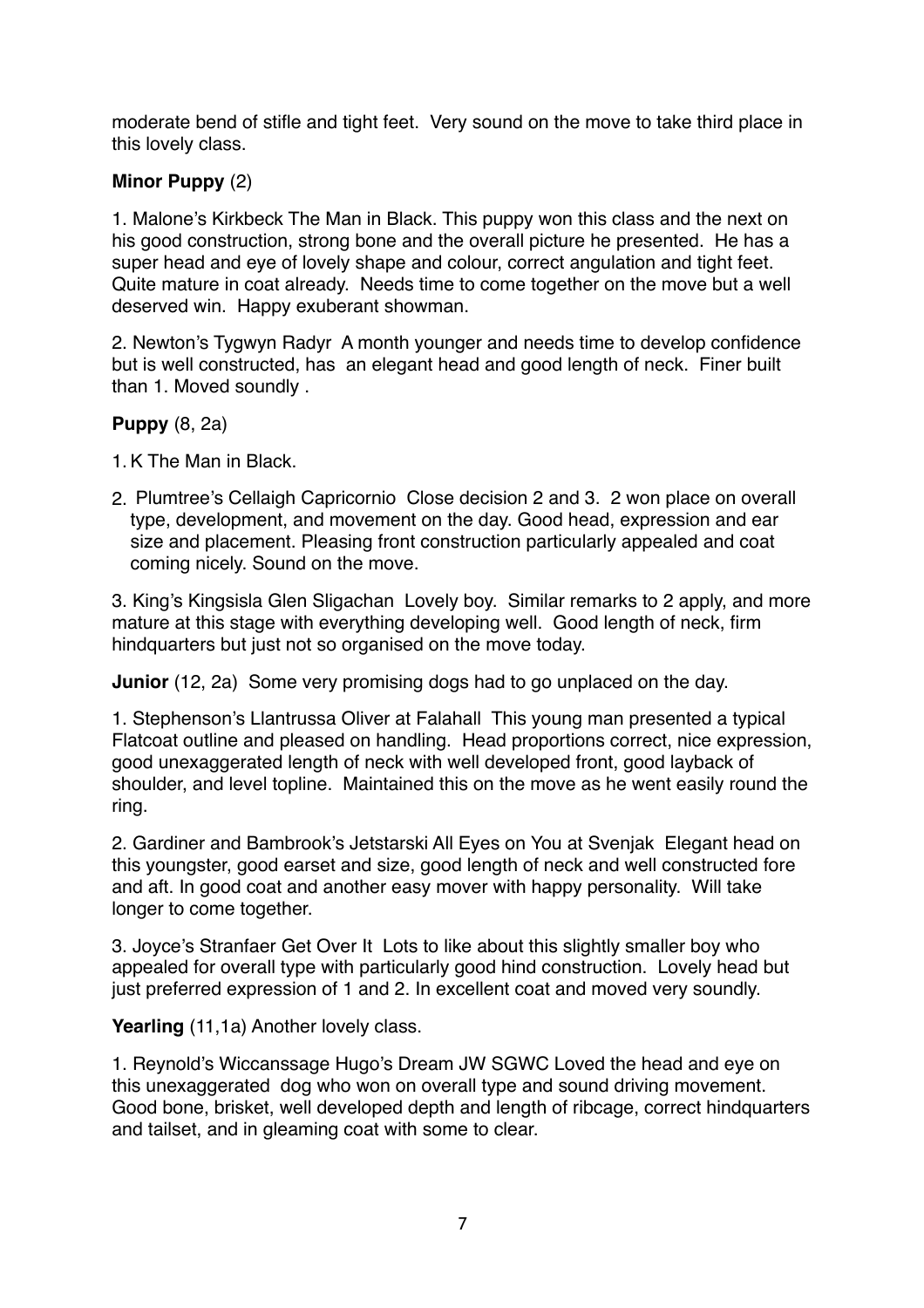2. Faunch's Clandrift Scout for Stars at Morrieland Loved this dog rising two, slightly bigger than winner but all in proportion. Well balanced. Good male head with enough neck, good brisket, correct length of ribcage and coupling. Level topline and tailset. Moved really well on tight feet. Promising.

3. Savory's Hopevalley Morning Arizona Typical medium-sized boy from this kennel, with a lovely expression from well shaped eye, good earset, lovely outline and tailset and moved very soundly.

## **Maiden** (9,1a)

1. Hammersley's Castlerock Magical Shadow Just 12 months, interested to see the breeding. Loved the elegant but masculine head on this dog who is very well put together. Good eye in colour and shape, excellent length of neck, deep in ribcage already but still room for development. In lovely coat condition. Good moderate bend of stifle. Went powerfully and soundly round the ring.

2. Stranfaer Get Over It.

3. Kirkbeck the Man in Black.

#### **Novice** (6)

1 and 2 as above.

3. Gardiner and Bambrook's Kulawand Kookaburra for Svenjak. Slightly taller dog at 22 months, still coming together. Correct male head and eye. Liked his layback of shoulder particularly, and bend of stifle. Good flat coat and sound on the move.

### **Graduate** (12, 5a)

1. Clandrift Scout for Stars at Morrieland.

2. Harris' Highlander Z Mokre Hory at Siancala (Imp Cze) This dog is developing well, with an excellent outline showing elegant head, good length of neck, well laid-back shoulder, depth of rib, moderate bend of stifle. Quality bone, level topline, correct tailset and moved soundly.

3. Evans' Gemswin Relight My Fire JW. Delightful liver dog with matching eye colour and a lovely expression, correct male head in no way overdone. Excellent bone, turn of stifle and tight feet.

#### **Post Graduate** (12, 3a, 1w/d)

1. Ashcroft's Gunoak Obsidian Really liked this medium sized and unexaggerated dog who moved very soundly with drive. Typical male head with good length of foreface, has a nice length of neck, the desired front angulation, length and depth of ribcage, and sturdy hindquarters. Well balanced on the move, lovely bone and tight feet. Level topline and tailset and used that tail to advantage.

2. Taylor-Ellis and Ellis' Capworth Corsair Liked the construction and outline of this dog, who was lovely on the move and very well handled. Typical male head although just preferred one. Lovely depth to body, well ribbed and short coupled with gleaming coat and well feathered. Powerful free mover.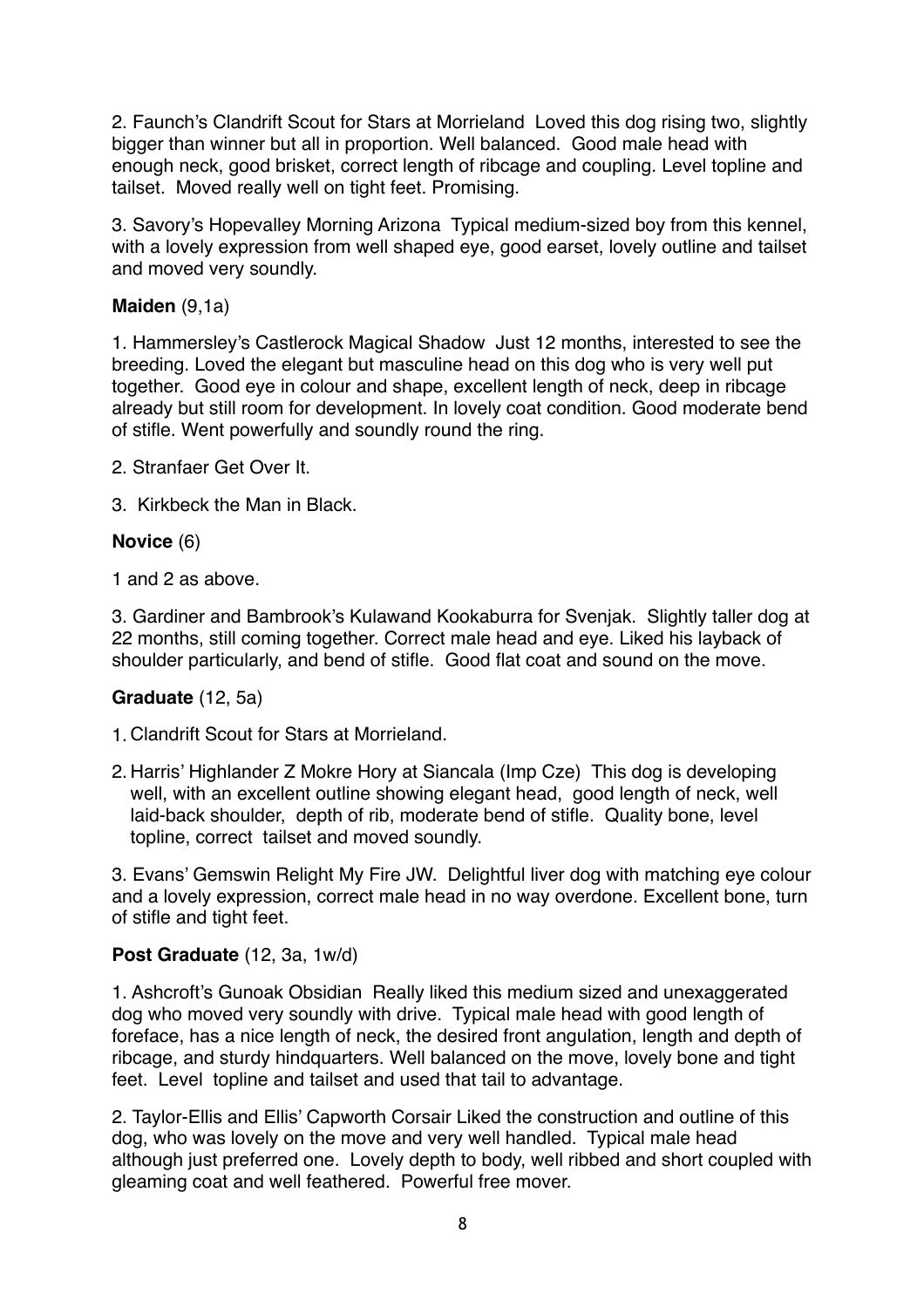3. Fox's Black Mica's Likes it Hot at Blacktoft (Imp Swe) JW Slightly bigger overall with a most classic head and almond eye shape. Quality bone and correct feet, overall super shape with desired length and depth of rib. Another lovely dog who moved soundly.

**Limit** (13, 1a) Really nit-picking to sort this quality class, a pleasure to judge. It is all on the day.

1. Smith's Castlerock First Glance at Whirlymere This young dog is certainly up to size but I was struck by his elegant outline, everything was in proportion, and he was balanced with real power and freedom on the move. Classical head with beautiful eye, correct length and depth of muzzle, layback of shoulder, depth of ribcage and lovely turn of stifle. Super level topline maintained on the move. Hope he can gain more animation standing to go further.

2. Blain's Caci's Just a Gigolo at Steelriver (Imp Swe) JW This is a lovely young dog with a beautiful elegant head of correct proportions, super dark eye. Needs time still and coat not at its best today but has a lovely outline, liked front construction, sturdy hindquarters, level topline and tailset. Went very well round the ring but just pipped by the freedom of the winner today.

3. Horner's Pajanbeck Magic Moments A truly medium-sized dog with gorgeous soft expression from eye of lovely colour, and beautiful male head. Desired outline, moderate bend of stifle and tight feet. Moved soundly but not quite the drive and extension today.

**Open** (11, 1a) Superb class.

1. Laird's Sh Ch Branchalwood Tamdhu of Daicheil JW ShCM. Have liked this dog before. He is such a typy dog fitting the standard so well without any exaggeration. Truly medium-sized, with lovely soft but naughty expression, obviously keen to please. Attractive masculine head not overdone, typical of the breed, with enough length of neck, good front angulation, depth of chest, quality bone and neat feet. Short coupled, correct moderate bend of stifle and level topline. Moved very soundly. A close decision, but could not match Veteran winner for power and freedom in the run-off. Pleasure to award RCC.

2. Douglas's Sh Ch Greenbayhill Black Tuxedo This well-known dog has matured to advantage and deserves his success. Super outline from his elegant one-piece head to ever-wagging tail. Well constructed, quality bone, tight feet, excellent bend of stifle. Went so well, looked great going round. Close decision, just a couple of points where I preferred the winner, but a grand dog.

3. Holland's Sh Ch Brightmoor Caught in the Act at Flatcharm (Imp) Another lovely medium-sized boy with plenty of substance. Gleaming profuse coat which perhaps detracts a little from desired raciness. Loved his elegant head and eye, correct earset. Well constructed, level topline and went very soundly to beat another dog I have liked before and still admire.